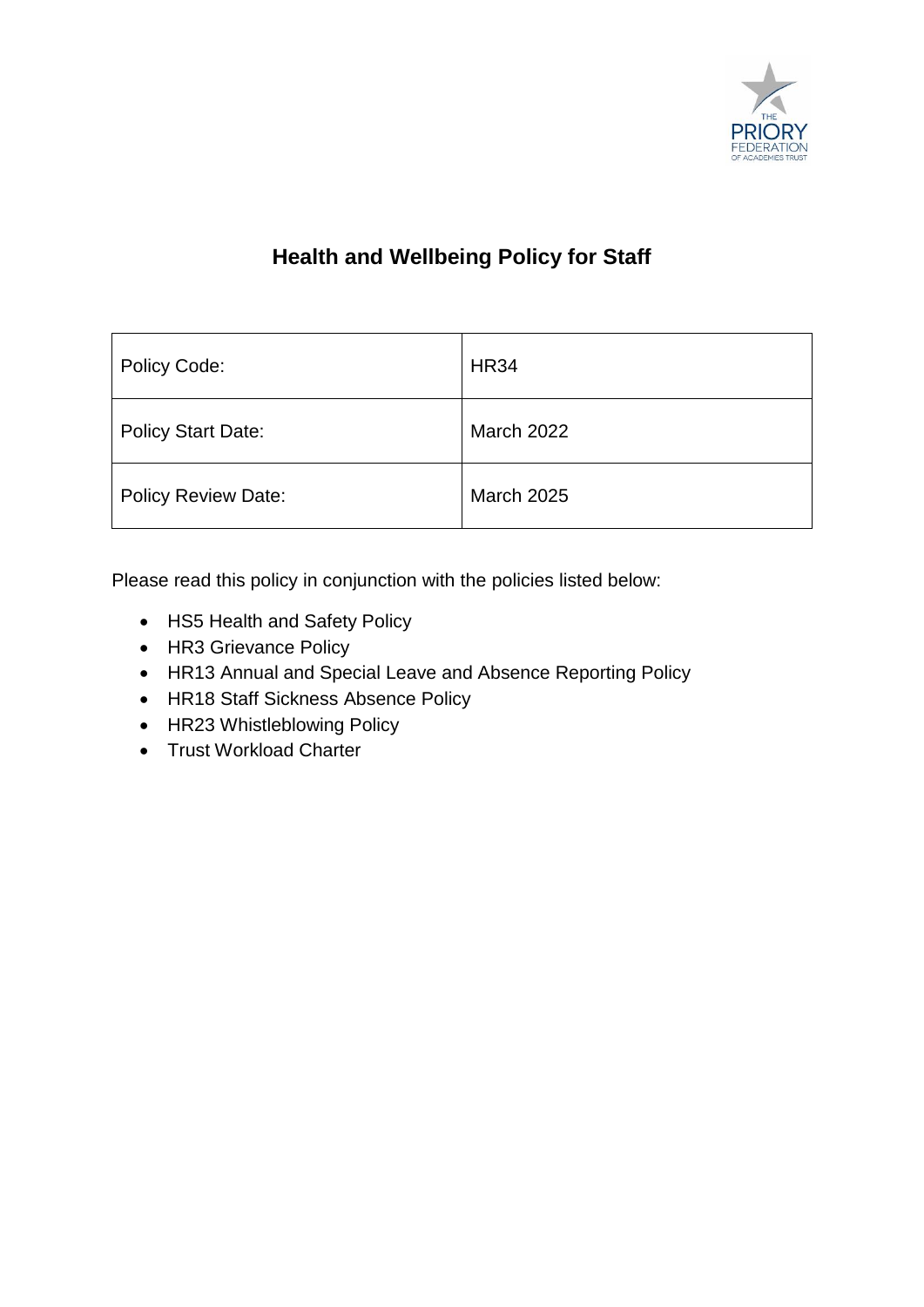

#### **1 Policy Statement**

- 1.1 This policy outlines The Priory Federation of Academies (the Trust) principles relating to the Health and Wellbeing of their employees.
- 1.2 This policy applies to all employees working for the Trust and aims to ensure that staff are appropriately supported in their workplace.
- 1.3 References to the Trust or Academy within this policy specifically include all primary, secondary and special academies within the Trust, as well as the Early Years setting at the Priory Witham Academy, Priory Apprenticeships and Lincolnshire SCITT.
- 1.4 This policy does not form part of any member of staff's contract of employment and it may be amended at any time.

#### **2 Roles, Responsibilities and Implementation**

- 2.1 The Pay, Performance and HR Committee has overall responsibility for the effective operation of this policy and for ensuring compliance with the relevant statutory framework. This committee delegates day-to-day responsibility for operating the policy and ensuring its maintenance and review to the Director of Human Resources.
- 2.2 Leaders and Managers have a specific responsibility to ensure the fair application of this policy and all employees are responsible for supporting colleagues and ensuring its success.

#### **3 Introduction**

- 3.1 The Trust recognises that mental health is as important as physical health and is aware that the majority of people who experience mental health difficulties can recover or learn to manage their symptoms, especially if they are supported early on.
- 3.2 The Trust recognises that its workforce is its most valuable asset. The Trust places an expectation on all staff to contribute to building healthy, supportive relationships in the workplace leading to a productive atmosphere where both staff and students flourish.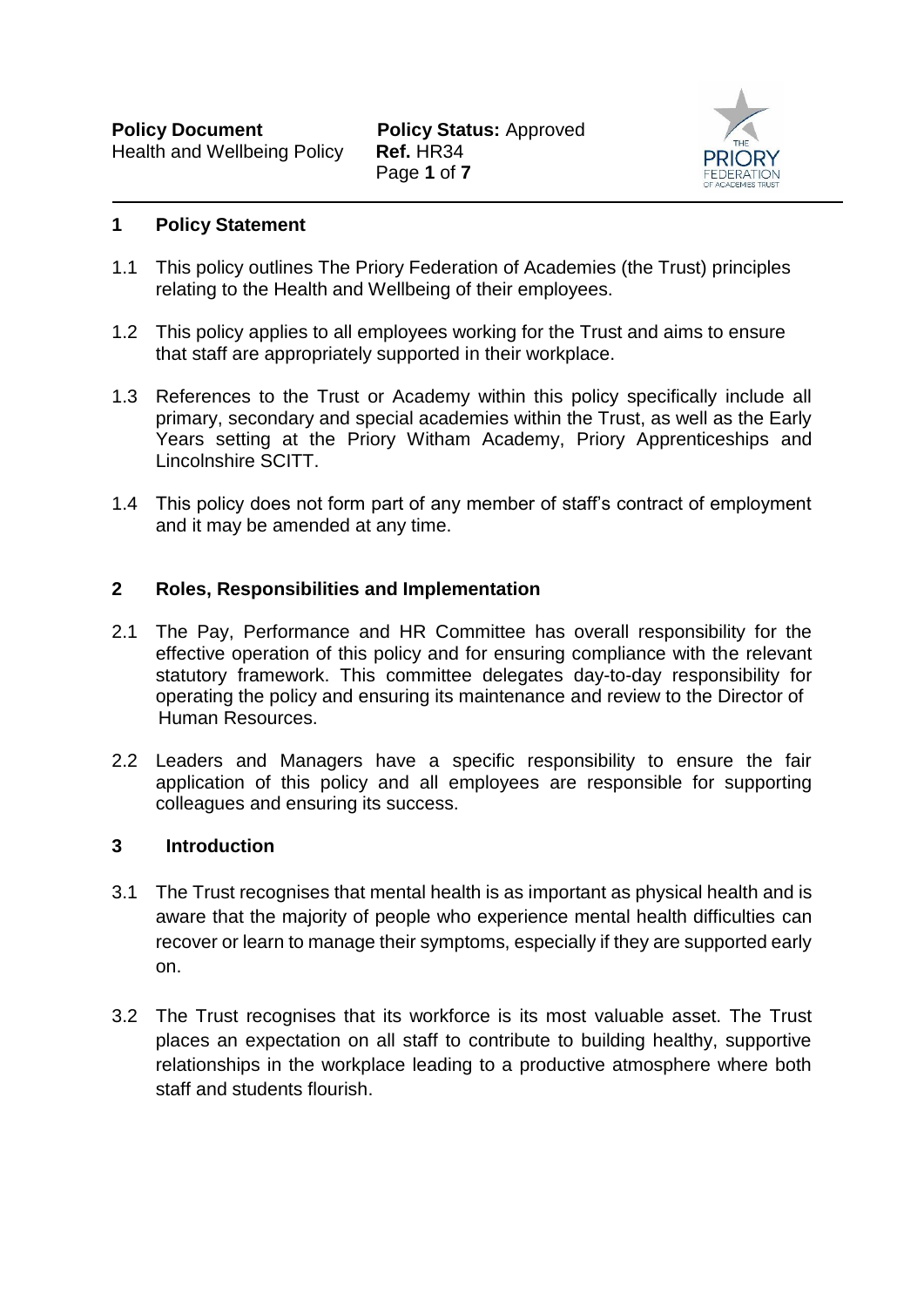

3.3 The Trust takes very seriously its duty of care as an employer to all members of staff and a number of policies and procedures have been adopted in relation to this duty.

These include:

- HR18 Staff Sickness Absence Policy
- HS5 Health and Safety Policy
- HR3 Grievance Policy
- HR13 Annual and Special Leave and Absence Reporting Policy
- HR23 Whistleblowing Policy

Other policies contribute to staff wellbeing by providing certainty, fairness and consistency in the treatment of staff in different contexts, including:

- HR11 Teachers' Pay Policy;
- HR2 Appraisal Policy for Teaching Staff. CEO and Directors;
- HR40 Support Staff Appraisal Policy;
- SW5 Safeguarding and Child Protection Policy;
- HR19 Maternity Leave Policy;
- HR14 Paternity Leave Policy;
- HR31 Shared Parental Leave Policy;
- HR21 Adoption Leave Policy;
- HR15 Time off for Dependants Leave;
- HR25 Flexible Working Policy.

All policies are published on the Trust website.

#### **4 Aims**

- 4.1 This policy aims to ensure that the Trust:
	- Supports the wellbeing of all staff to avoid negative impacts on their mental and physical health.
	- Provides a supportive work environment for all staff.
	- Allows staff to balance their working lives with their personal needs and responsibilities.
	- Ensures that staff understand their role in working towards the above aims.
	- Facilitates employees active participation in a range of initiatives that support mental and physical health and wellbeing.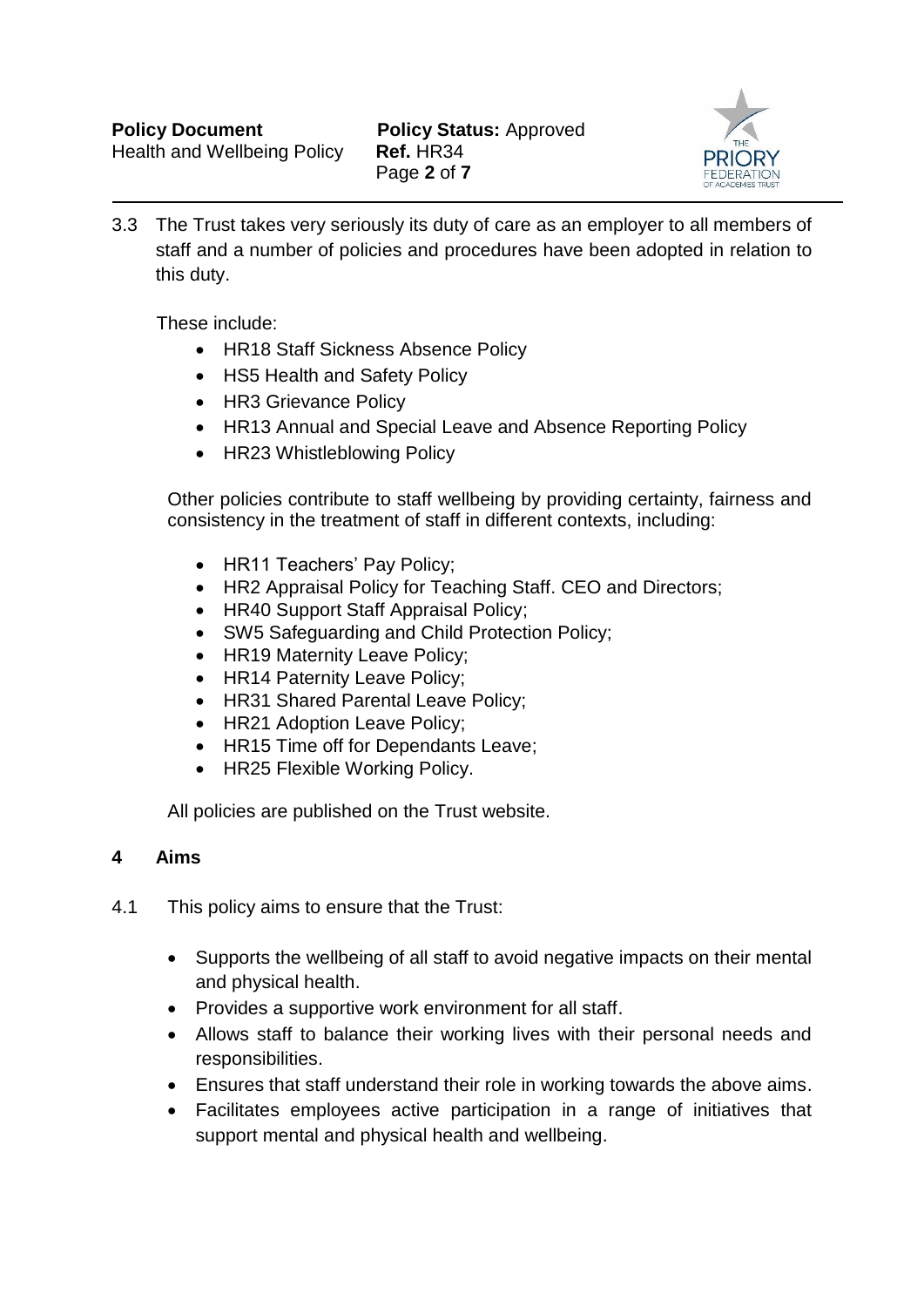

- Recognises the key role of the Headteacher/Senior Leaders and Line Managers in enabling access to guidance, training and support.
- Encourages staff as individuals to accept responsibility for their own mental, physical and emotional wellbeing.
- Complies with all statutory requirements.
- Develops and maintains a positive culture through regular communication and consultation with staff.
- Develops an open and positive culture in which mental, physical and emotional wellbeing are taken seriously and in which staff are supported in order that they may seek any help and support they need.
- Ensures that all staff are aware of the Trust's approach to health and wellbeing in the workplace through the Induction process.
- Encourages the deployment of trained Wellbeing Champions at each academy.

# **5 Responsibilities**

# 5.1 **The Trust:**

- The Trust has a responsibility for all of its employees. Headteachers/Service Leads will have regard to the wellbeing and resilience of all staff within their designated settings.
- The Trust will ensure that the employer's duties under the Health & Safety at Work Act 1974 are carried out as far as is reasonably practicable and ensure that the appropriate policies are in place in relation to the above.
- The Trust Strategic Wellbeing Committee will meet on a regular basis to discuss staff health and wellbeing and will plan initiatives and training to promote a mentally and physically healthy culture. Data will be reviewed from, but will not be limited to, the following sources:
	- Absence reports;
	- Staff turnover numbers;
	- Exit interviews;
	- Staff survey responses.

# 5.2 **The Academy will:**

 Ensure that all agreed risk assessments and reasonable adjustments within the work-place setting are implemented and reviewed, where deemed necessary with the support of the Human Resources Department.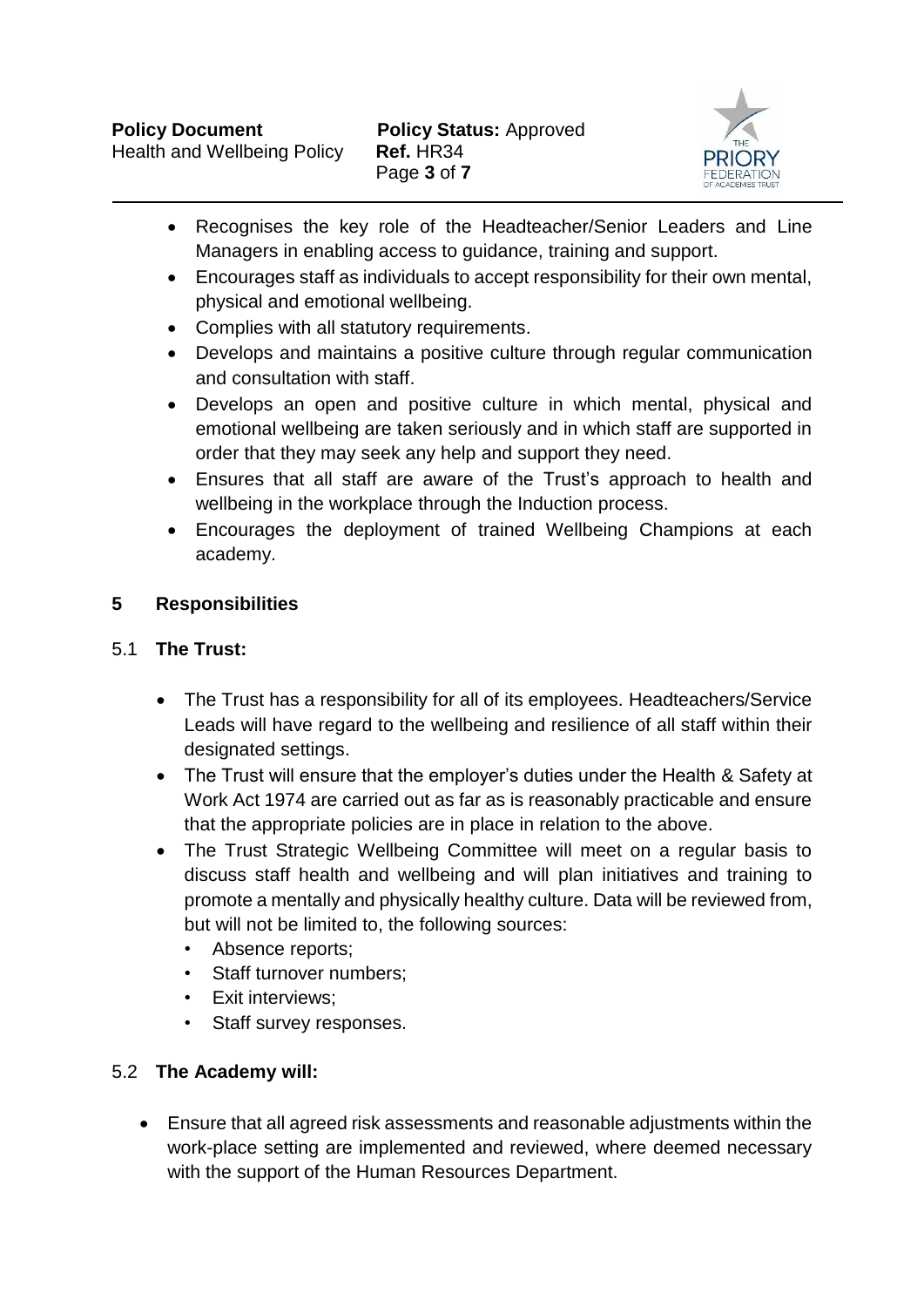

- Seek advice from the Human Resources Department in relation to any concerns regarding staff wellbeing.
- Oversee the work-life balance of employees and advise and guide where concerns arise in relation to this.
- Seek opportunities to highlight wellbeing and create a positive environment where employee achievements are recognised and rewarded.

# 5.3 **The Human Resources Department will:**

- Provide professional support and signpost to professional services.
- Arrange training for staff, as and when required.
- Assist with the referral of staff to counselling and occupational health services when appropriate.
- Assist in the formulation of return-to-work programmes and provide advice on the implementation of statutory requirements.
- Ensure that policies are in place to ensure that the appropriate risk assessments are carried out.
- Actively promote a culture where wellbeing is supported and a positive working environment is established.
- Ensure that prospective employees are asked to confidentially disclose health issues through the health declaration to enable reasonable adjustments to be identified and, if possible, implemented prior to employment commencing.

# 5.4 **Staff will:**

- Take responsibility for their own health and wellbeing and be aware of the role model they are setting for others.
- Seek support or help when they think they are experiencing a problem, if possible from a clearly identified Line Manager, Wellbeing Champion or named individual.
- Where they believe that they are suffering from work-related stress, refer to the HS5 Health and Safety Policy and seek appropriate support
- Be supportive if they notice any indication of changes of behaviour in colleagues and promote sympathetic alertness to colleagues who show signs of stress.
- Help to create a healthy and positive working environment.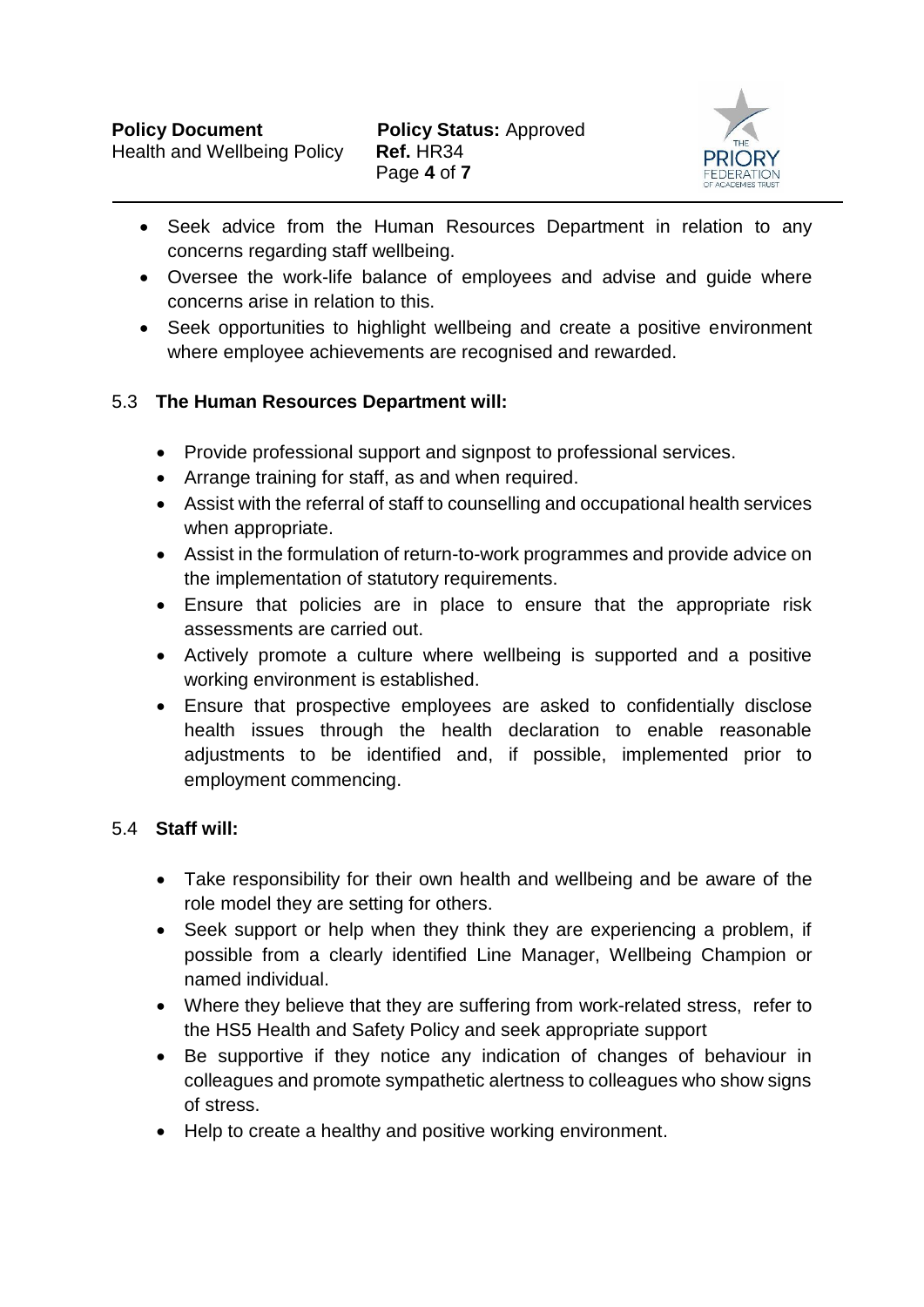

 Disclose any relevant health and wellbeing information to the Trust to identify and implement any support measures to sustain attendance and support with health and wellbeing.

## **6 Support Mechanisms provided by the Trust**

#### 6.1 **Mental Health First Aid and Wellbeing Champions**

 Each setting has access to staff who are designated Wellbeing Champions who have been trained as Mental Health First Aiders. Wellbeing Champions are best placed to know what will work best for their setting and are allowed dedicated time to support their setting by promoting health and wellbeing and offering signposting services.

## 6.2 **Counselling and Cognitive Behavioural Therapy (CBT) and Professional Supervision**

- Counselling can be provided where appropriate through the Human Resources Department's provider. This will be a confidential, independent service using professionally qualified counsellors.
- CBT sessions can be provided where appropriate through the Human Resources Department's provider. As an alternative to counselling, CBT is a therapy that can provide an employee with management techniques to change the way they think and behave.
- Professional Supervision can be provided where appropriate through the Human Resources Department's provider. This is a positive and enabling process that offers the opportunity for staff to reflect on work practice.

#### 6.3 **Occupational Health**

 The Trust's Occupational Health provider is accessed via the Human Resources Department.

#### **7 Confidentiality**

7.1 Any information an employee provides to the Trust about a member of staff's/their health and wellbeing will be processed lawfully and in accordance with the Trust's data protection policies. The Trust recognises that such data is sensitive and will handle it in a confidential manner: however, our duty of care may require that information is shared with the Headteachers/Service Leads, the Human Resources Department and external agencies.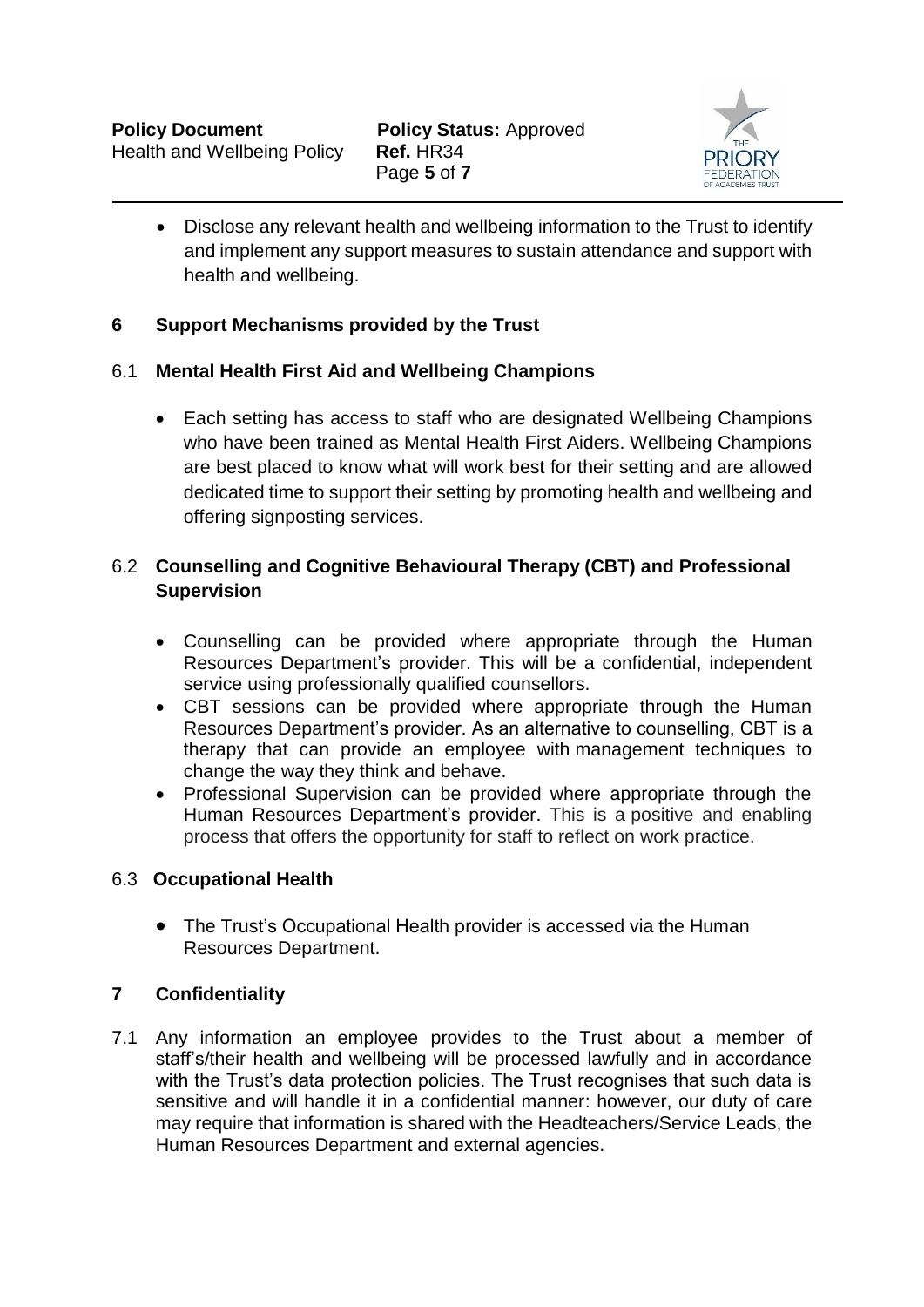Page **6** of **7**



#### **8 Legislation**

- 8.1 Legislation that will be considered when promoting positive mental, physical and emotional wellbeing includes, but is not limited to:
	- The Health and Safety at Work Act 1974;
	- The Equality Act 2010;
	- Working Time Regulations;
	- Employment Rights Act 1996.

# **9 Policy Change**

9.1 This policy may only be amended or withdrawn by the Priory Federation of Academies Trust.